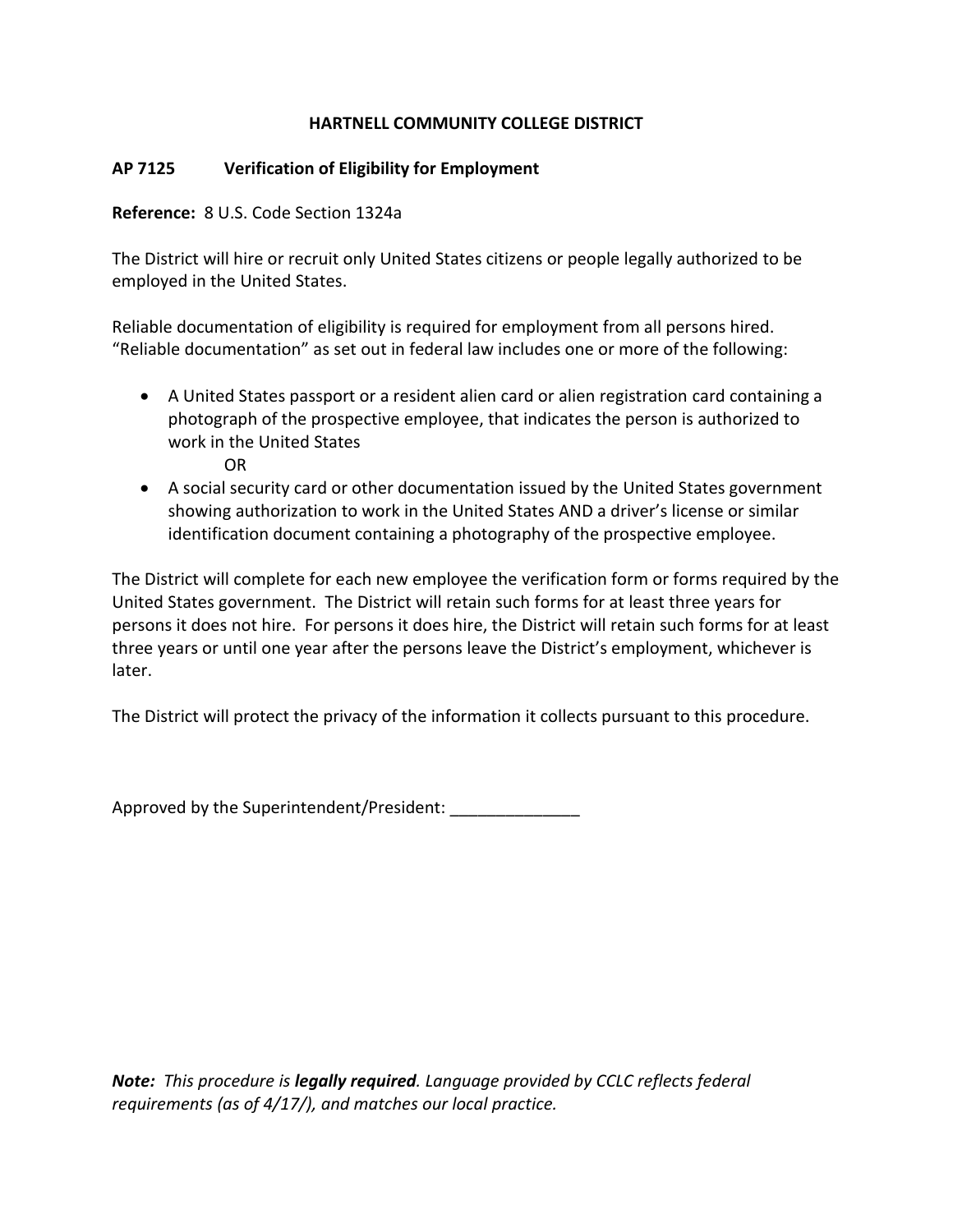## **HARTNELL COMMUNITY COLLEGE DISTRICT BOARD POLICY AND PROCEDURE ROUTING/TRACKING FORM**

| Review and consideration to approve by the various governance groups is requested Yes $ v $ No<br><b>Courtesy Review</b> |                                                                  |                           |  |  |
|--------------------------------------------------------------------------------------------------------------------------|------------------------------------------------------------------|---------------------------|--|--|
| Policy/Procedure # AP 7125                                                                                               | Policy/Procedure Name Verification of Eligibility for Employment |                           |  |  |
| $\Box$ New<br>Revised                                                                                                    | Replaces existing policy/procedure:                              |                           |  |  |
| New policy/procedure or revisions initiated/proposed by: Human Resources                                                 |                                                                  |                           |  |  |
| Reason for new policy/procedure or revisions: Legally required                                                           |                                                                  |                           |  |  |
| <b>Reviewing Group</b>                                                                                                   | Date Out<br>Forward by                                           |                           |  |  |
| <b>Routed to</b><br>Academic Senate President                                                                            | 03/07/19<br>04/08/19                                             |                           |  |  |
| <b>HCFA President</b>                                                                                                    | 03/07/19<br>04/08/19                                             |                           |  |  |
| <b>CSEA President</b>                                                                                                    | 03/07/19<br>04/08/19                                             |                           |  |  |
| L-39 Chief Steward                                                                                                       | 03/07/19<br>04/08/19                                             |                           |  |  |
| Date of Action: No response<br><b>Hartnell College Faculty</b><br><b>Association</b>                                     |                                                                  |                           |  |  |
| Recommend approval                                                                                                       | Recommend approval with changes                                  | Do not recommend approval |  |  |
| Comments:                                                                                                                |                                                                  |                           |  |  |
| 04/09/19<br>Date of Action:<br><b>Academic Senate</b>                                                                    |                                                                  |                           |  |  |
| Recommend approval                                                                                                       | Recommend approval with changes                                  | Do not recommend approval |  |  |
| Comments:                                                                                                                |                                                                  |                           |  |  |
| <b>CSEA</b>                                                                                                              | No response<br>Date of Action:                                   |                           |  |  |
| Recommend approval                                                                                                       | Recommend approval with changes                                  | Do not recommend approval |  |  |
| Comments:                                                                                                                |                                                                  |                           |  |  |
| $L-39$                                                                                                                   | No response<br>Date of Action:                                   |                           |  |  |
| Recommend approval                                                                                                       | Recommend approval with changes                                  | Do not recommend approval |  |  |
| Comments:                                                                                                                |                                                                  |                           |  |  |